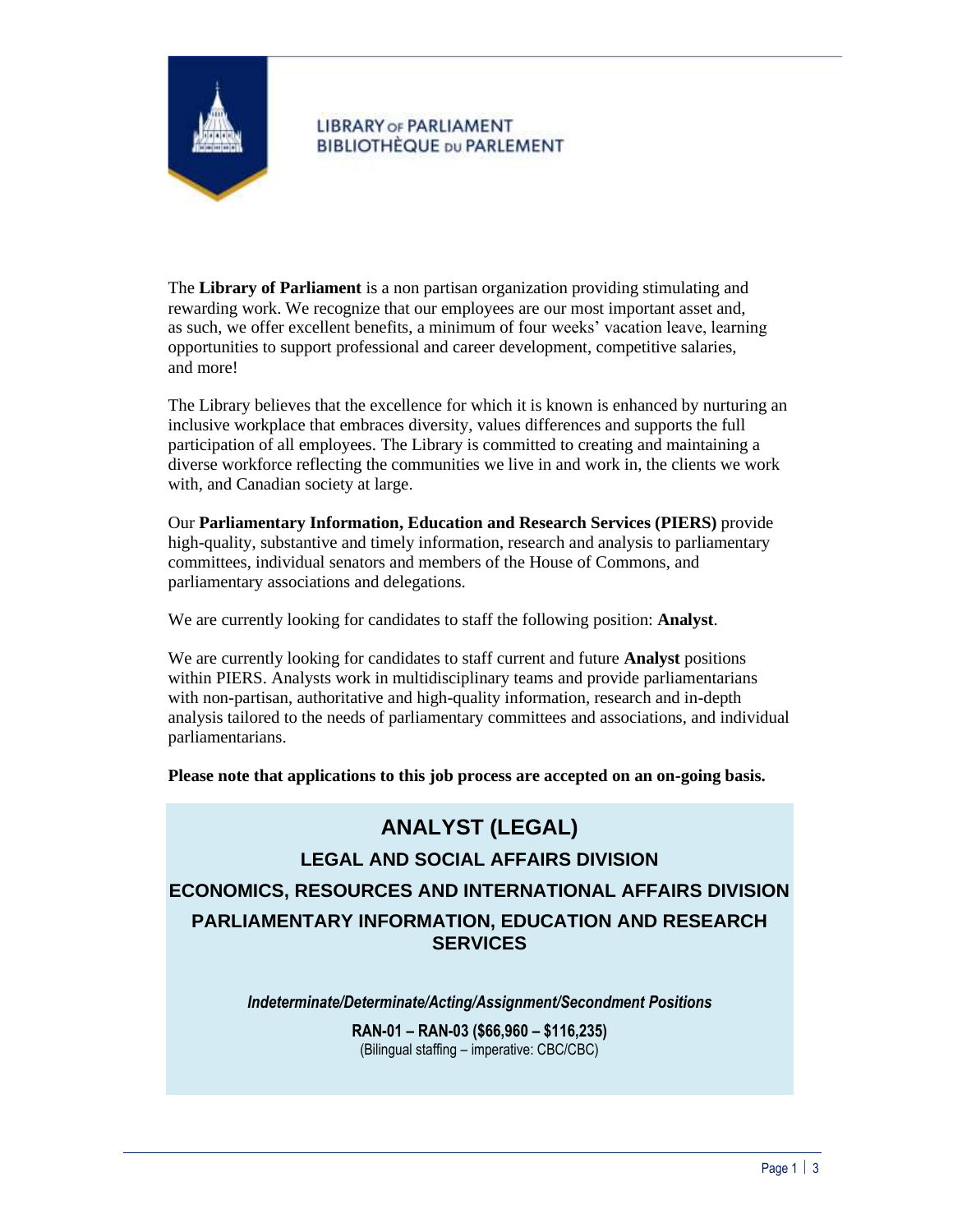**NOTE:** While this position is eligible for part-time telework, regular on-site presence is required at Library of Parliament workplaces located in the National Capital Region.

## **For the purposes of this selection process, the competencies listed in the attached Competency Profile will be evaluated.**

## **The following knowledge criteria will also be evaluated:**

- Knowledge of the Canadian Parliament, the federal government and current affairs
- Substantive knowledge of Canada's public policies in one or more of the areas covered by PIERS (please refer to the attached document for a description of research divisions and services)

#### **To be considered, candidates must have:**

- A Master of Law degree OR membership in good standing in a provincial or territorial law society OR a Bachelor's degree in a field related to the position, combined with a Bachelor of Law / Juris Doctor degree
- Experience in conducting research on issues relating to one or more federal public policy areas (please refer to the attached document)

#### **Asset:**

- Knowledge of or experience in applying Gender-based Analysis Plus (GBA+)
- Experience producing high-quality and informative visual elements

#### **Candidates retained in this selection process will be required to obtain:**

- A successful second-language evaluation (Bilingual staffing imperative[: CBC/CBC\)](https://www.canada.ca/en/treasury-board-secretariat/services/staffing/qualification-standards/relation-official-languages.html)
- A successful pre-employment screening

#### **Additional Information:**

- This selection process is open to the public and to employees of the Library of Parliament, the Senate, the House of Commons, the Office of the Senate Ethics Officer, the Office of the Conflict of Interest and Ethics Commissioner, the Parliamentary Protective Service, and the Office of the Parliamentary Budget Officer.
- This selection process will include a second-language evaluation, a written qualifying exam, an interview and a post-interview written exam. The interview will consist of behavioural, situational and knowledge-based questions. Candidates will be required to pass each stage in order to move to the next stage of the selection process.
- Qualified candidates from this selection process may be considered for determinate or indeterminate positions at the Library of Parliament that require similar knowledge and/or competencies.